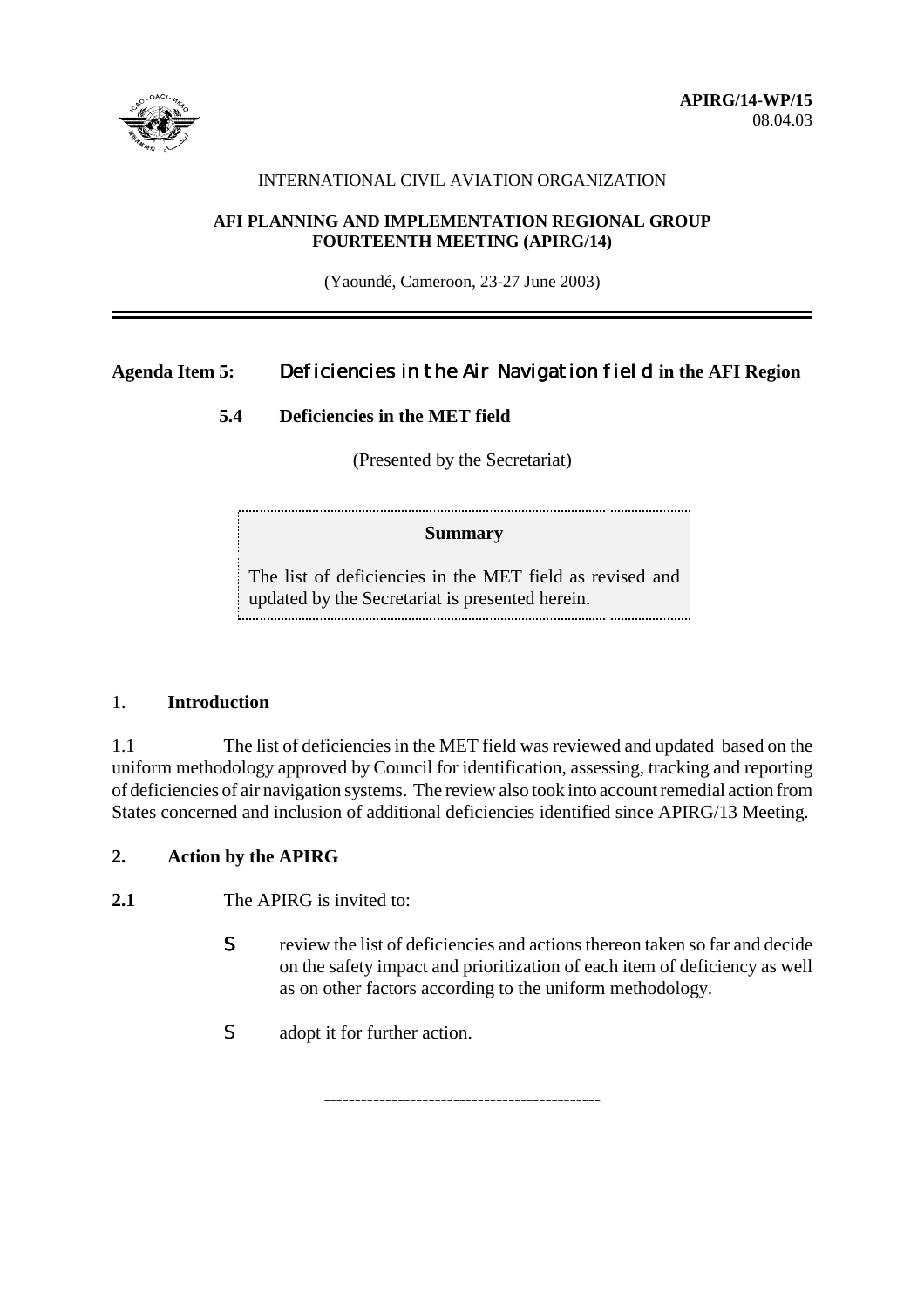# **Deficiencies in the Meteorology Field (REF. Air Navigation Plan - Africa-Indian Ocean region (Doc 7474) Part IV - Meteorology (MET)**

| <b>Identification</b>                                                         |                                                       | <b>Deficiencies</b>                                                                                |                        |                                                                 | <b>Corrective action</b>                                                 |                             |                                               |                                  |
|-------------------------------------------------------------------------------|-------------------------------------------------------|----------------------------------------------------------------------------------------------------|------------------------|-----------------------------------------------------------------|--------------------------------------------------------------------------|-----------------------------|-----------------------------------------------|----------------------------------|
| <b>Requirements</b>                                                           | <b>Facilities or services</b>                         | <b>Description</b>                                                                                 | Date first<br>reported | <b>Comments</b>                                                 | <b>Description</b>                                                       | Executing<br>body           | <b>Target date</b><br>for imple-<br>mentation | <b>Priority</b><br>for<br>action |
| $\mathbf{1}$                                                                  | $\overline{2}$                                        | 3                                                                                                  | 4                      | 5                                                               | 6                                                                        | $\overline{7}$              | 8                                             | 9                                |
| <b>Implementation of MET</b><br>facilities and services - AFI/7<br>Rec. 14/10 | Angola/Luanda 4<br>de Fevereiro                       | <b>Exchange of</b><br><b>OPMET</b><br>deficient -<br><b>Problems</b> of<br>institutional<br>aspect | 1996                   | <b>Advice given</b><br>through<br>correspondence<br>and mission | <b>Reorganize MET</b><br><b>Services for</b><br>autonomous<br>management | Angola                      | $\blacksquare$                                | $\mathbf{U}$                     |
| <b>Implementation of aero-autical</b><br>MET offices - AFI/7 Rec. 14/11       | Burundi/<br><b>Bujumbura</b>                          | Inadequate<br>staffing                                                                             | 1990                   | <b>Advice given</b><br>through<br>correspondence<br>and mission | <b>Training of</b><br><b>Forecasters</b>                                 | <b>Burundi</b>              | $\blacksquare$                                | B                                |
| <b>Implementation of MET</b><br>facilities and services - AFI/7<br>Rec. 14/10 | <b>Democratic Rep. of</b><br>Congo/<br>Kinshasa Njili | <b>Irregular</b><br><b>OPMET</b> data                                                              | 1992                   | <b>Advice through</b><br>correspondence                         | <b>Installation of</b><br>reliable telecom.<br>link                      | D. Rep. of<br>Congo         |                                               | B                                |
| <b>Implementation of aero-autical</b><br>MET offices - AFI/7 Rec. 14/11       | <b>Equatorial</b><br>Guinea/Malabo                    | Inadequate<br>staffing                                                                             | 1995                   | <b>Advice given</b><br>through<br>correspondence<br>and mission | <b>Training of MET</b><br>personnel                                      | <b>Equatorial</b><br>Guinea |                                               | $\bf{B}$                         |
| <b>Implementation of MET</b><br>facilities and services - AFI/7<br>Rec. 14/10 | The Gambia/<br><b>Banjul</b> - Yundum<br>Intl.        | Wind<br>measurement<br>unreliable                                                                  | 1994                   | <b>Advice given</b><br>through<br>correspondence                | <b>Installation of</b><br>reliable wind<br>equipment                     | The<br>Gambia               |                                               | A                                |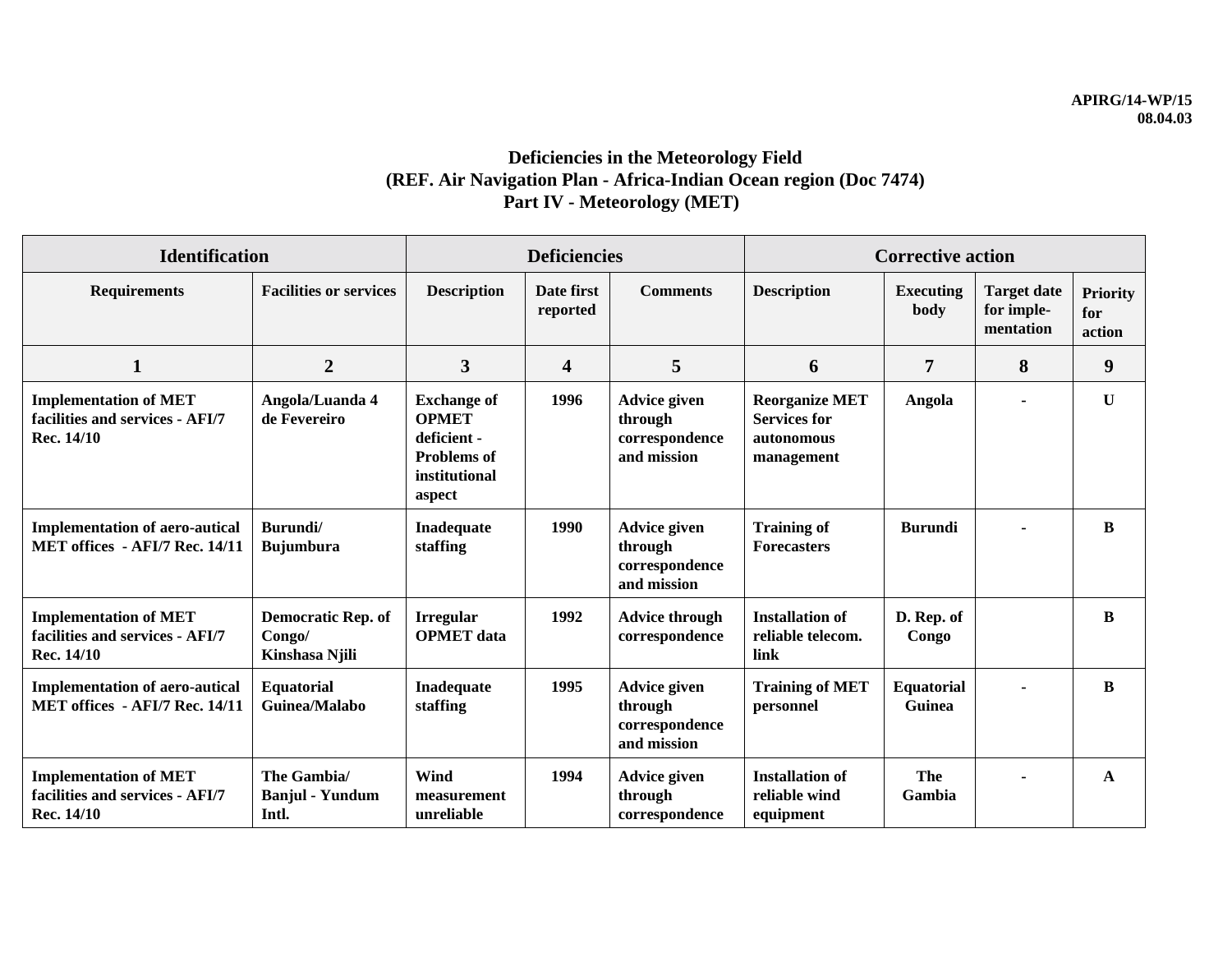#### **APIRG/14-WP/15 08.04.03**

| <b>Identification</b>                                                                                                                           |                                           | <b>Deficiencies</b>                                                              |                         |                                                  | <b>Corrective action</b>                                                                     |                          |                                               |                                  |
|-------------------------------------------------------------------------------------------------------------------------------------------------|-------------------------------------------|----------------------------------------------------------------------------------|-------------------------|--------------------------------------------------|----------------------------------------------------------------------------------------------|--------------------------|-----------------------------------------------|----------------------------------|
| <b>Requirements</b>                                                                                                                             | <b>Facilities or services</b>             | <b>Description</b>                                                               | Date first<br>reported  | <b>Comments</b>                                  | <b>Description</b>                                                                           | <b>Executing</b><br>body | <b>Target date</b><br>for imple-<br>mentation | <b>Priority</b><br>for<br>action |
| $\mathbf{1}$                                                                                                                                    | $\boldsymbol{2}$                          | 3                                                                                | $\overline{\mathbf{4}}$ | 5                                                | 6                                                                                            | 7                        | 8                                             | 9                                |
| <b>Implementation of MET</b><br>facilities and services - AFI/7<br>Rec. 14/10                                                                   | Guinea Bissau/<br>Bissau Osvaldo V.       | <b>Trend type</b><br>landing fore-<br>casts not<br>issued                        | 1995                    | <b>Advice given</b><br>through<br>correspondence | Forecast unit to<br>issue Trend type<br>landing forecasts                                    | Guinea<br><b>Bissau</b>  |                                               | $\bf{B}$                         |
| <b>Implementation of MET</b><br>facilities and services AFI/7<br>Rec.14/10                                                                      | Lesotho/<br><b>Maseru</b><br>Moshoeshoe 1 | 1) Siting of the<br>observatory in<br>an unsuitable<br>location                  | 1993                    | <b>Advice given</b><br>through missions          | <b>Identify a suitable</b><br>location                                                       | Lesotho                  |                                               | $\mathbf U$                      |
|                                                                                                                                                 |                                           | 2)<br>Anemometer<br>on RWY 04<br>has been<br>unserviceable<br>for many<br>months | 1997                    | <b>Advice given</b><br>through missions          | <b>Instal a new</b><br>sensor with<br>displays at<br>appropriate ATC<br>and MET<br>positions | Lesotho                  | $\blacksquare$                                | $\mathbf U$                      |
| <b>Implementation of MET</b><br>facilities and services -<br><b>Implementation of</b><br>aeronautical MET offices<br>AFI/7 Rec. 14/10 and 14/11 | Liberia/<br><b>Roberts Intl.</b>          | 1) Assistance<br>to operators<br>and crew<br>members<br>deficient                | 2000                    | Advice given to<br>authorities                   | <b>Adequate</b><br>equipment                                                                 | Liberia                  |                                               | $\mathbf U$                      |
|                                                                                                                                                 |                                           | 2) inadequate<br>staffing                                                        | 2000                    | Advice given to<br>authorities                   | <b>Training of</b><br>forecasters                                                            | Liberia                  |                                               | $\mathbf U$                      |
| <b>Implementation of MET</b><br>facilities and services - AFI/7<br>Rec. 14/10                                                                   | Malawi/<br>Lilongwe Intl.                 | <b>Irregular</b><br><b>OPMET</b> data                                            | 1992                    | Advice through<br>correspondence                 | <b>Installation of</b><br>reliable telecom.<br>link                                          | Malawi                   | $\blacksquare$                                | $\bf{B}$                         |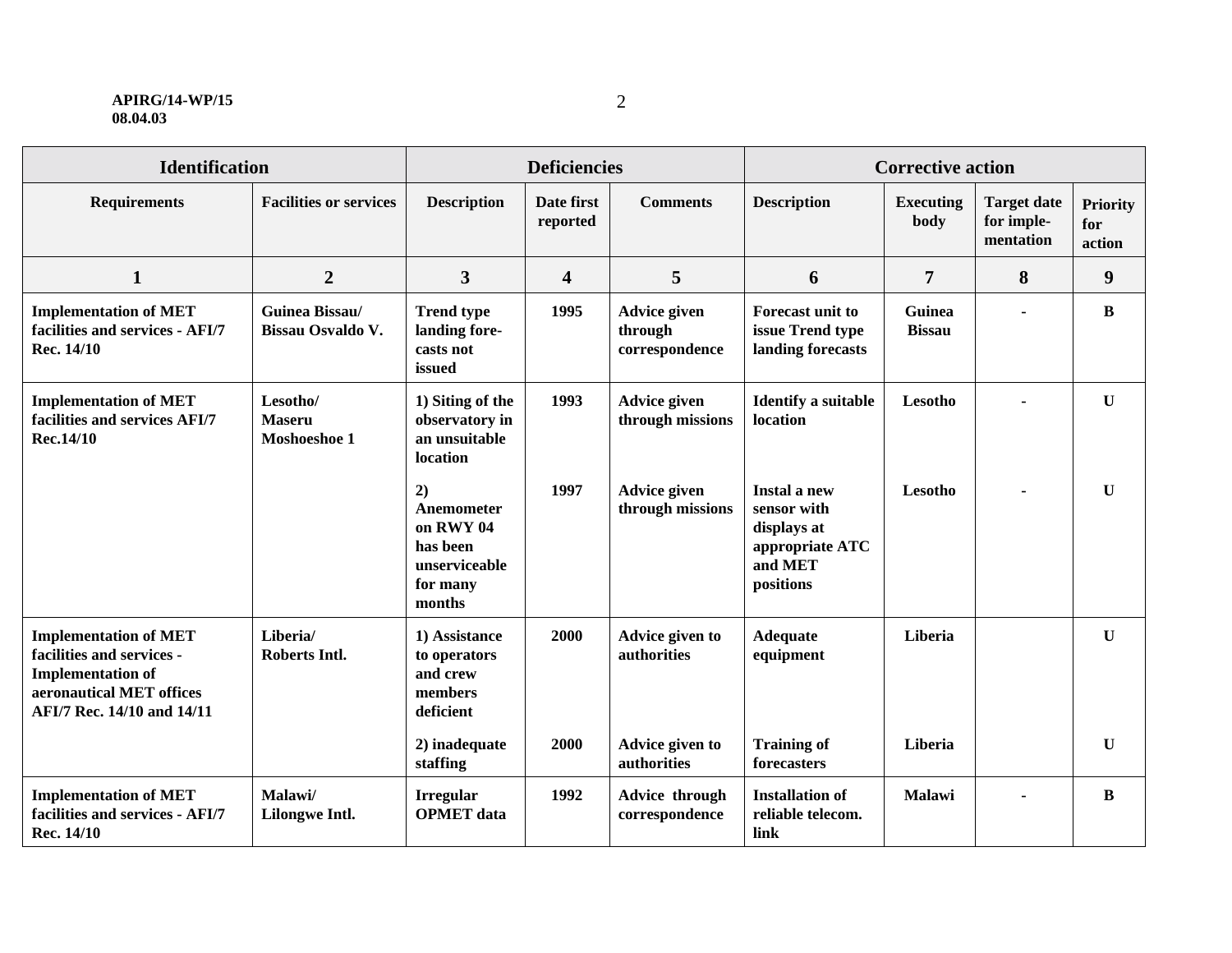| <b>Identification</b>                                                                                                                                                 |                                                         | <b>Deficiencies</b>                                                         |                         |                                                                 | <b>Corrective action</b>                                                                 |                                                         |                                               |                                  |
|-----------------------------------------------------------------------------------------------------------------------------------------------------------------------|---------------------------------------------------------|-----------------------------------------------------------------------------|-------------------------|-----------------------------------------------------------------|------------------------------------------------------------------------------------------|---------------------------------------------------------|-----------------------------------------------|----------------------------------|
| <b>Requirements</b>                                                                                                                                                   | <b>Facilities or services</b>                           | <b>Description</b>                                                          | Date first<br>reported  | <b>Comments</b>                                                 | <b>Description</b>                                                                       | <b>Executing</b><br>body                                | <b>Target date</b><br>for imple-<br>mentation | <b>Priority</b><br>for<br>action |
| $\mathbf{1}$                                                                                                                                                          | $\overline{2}$                                          | 3                                                                           | $\overline{\mathbf{4}}$ | 5                                                               | 6                                                                                        | $\overline{7}$                                          | 8                                             | 9                                |
| <b>Implementation of MET</b><br>facilities and services - AFI/7<br>Rec. 14/10                                                                                         | <b>Nigeria</b><br><b>Kano MA</b>                        | <b>Provision of</b><br><b>MET</b> data to<br><b>ATS</b> deficient           | 1996                    | <b>Advice given</b><br>through<br>correspondence<br>and mission | <b>Better display</b><br>system of MET<br>data to ATS units                              | <b>Nigeria</b>                                          | 2001                                          | $\bf{B}$                         |
| <b>Implementation of</b><br>aeronautical MET offices<br><b>AFI/7 Rec.14/11</b>                                                                                        | Rwanda/Kigali<br>G.K.                                   | Inadequate<br>staffing                                                      | 1994                    | <b>TC Project</b><br><b>RWA/87/006</b>                          | <b>Further training</b><br>is needed                                                     | $UN -$<br>Rwanda                                        |                                               | B                                |
| <b>Implementation of MET</b><br>facilities and services.<br><b>Implementation of</b><br>aeronautical MET offices<br><b>AFI/7 Rec. 14/10</b><br><b>AFI/7 Rec.14/11</b> | Sao Tomé &<br>Principe/<br>Sao Tomé                     | <b>Irregular</b><br><b>OPMET</b> data<br>inadequate<br>staffing             | 1991                    | <b>Advice given</b><br>through<br>correspondence                | <b>Installation of</b><br>reliable telecom.<br>link. Training of<br><b>MET</b> personnel | <b>Sao Tome</b><br>$\boldsymbol{\&}$<br><b>Principe</b> |                                               | B                                |
| <b>Implementation of MET</b><br>facilities and services - AFI/7<br>Rec. 14/10                                                                                         | <b>Sierra Leone/Lungi</b><br><b>Airport</b>             | Data from<br>basic MET<br>equipment<br>unreliable                           | 1994                    | <b>Advice given</b><br>through<br>correspondence                | <b>Installation of</b><br>reliable MET<br>basic equipment                                | <b>Sierra</b><br>Leone                                  |                                               | $\bf{B}$                         |
| <b>Implementation of MET</b><br>facilities and services AFI/7<br>Rec.14/10                                                                                            | Swaziland/<br><b>Manzini Matsapha</b><br><b>Airport</b> | wind sensor<br>height about<br>30 meters<br>above<br>aerodrome<br>elevation | 1993                    | <b>Advice given</b><br>through missions                         | Lower the height<br>of the wind<br>sensor to<br>recommended<br>WMO/ICAO<br>standards     | <b>Swaziland</b>                                        | ÷,                                            | A                                |